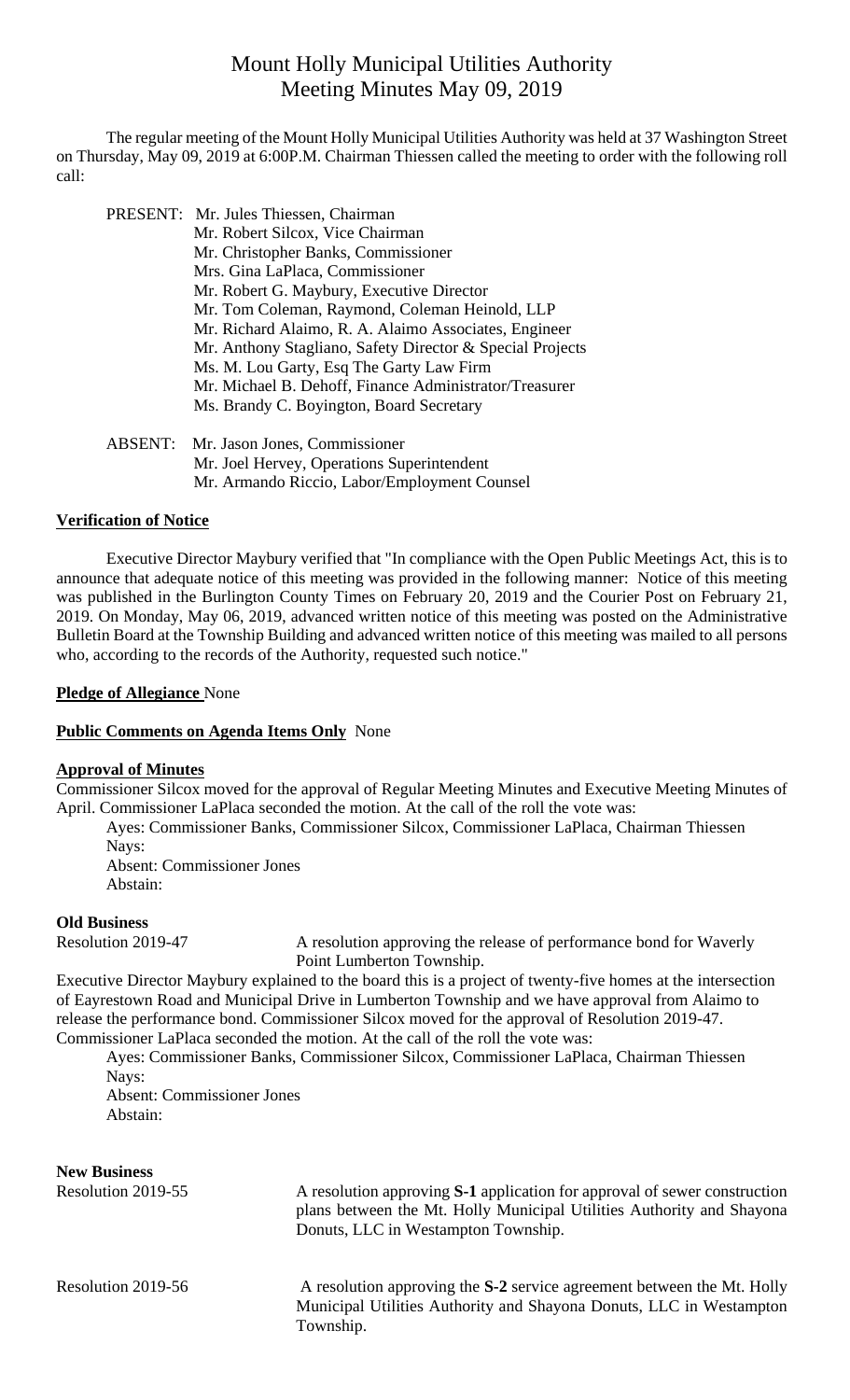Commissioner Silcox moved for the approval of Resolution 2019-55 and Resolution 2019-56. Commissioner LaPlaca seconded the motion. At the call of the roll the vote was:

Ayes: Commissioner Banks, Commissioner Silcox, Commissioner LaPlaca, Chairman Thiessen Nays: Absent: Commissioner Jones Abstain:

Resolution 2019-57 A resolution approving **S-3** application for approval of sewer construction plans between The Mt. Holly Municipal Utilities Authority and Hirshland & Company for Dunkin Donuts in the Township Hainesport.

Executive Director Maybury suggested to the board that this resolution should be tabled as there is some minor items that need to be addressed. Commissioner Silcox motioned to table Resolution 2019-57. Commissioner Banks seconded the motion. At the call of the roll the vote was:

Ayes: Commissioner Banks, Commissioner Silcox, Commissioner LaPlaca, Chairman Thiessen Nays:

Absent: Commissioner Jones Abstain:

Resolution 2019-58 A resolution approving **S-3** application for approval of sewer construction plans between The Mt. Holly Municipal Utilities Authority and Keating Urban Partners, LLC for West Rancocas Redevelopment Area-Phase 1B,2,3C.

Executive Director Maybury explained to the board that this application is in order and the Authority has preliminary approval and the treatment works approval is ready for Alaimo's signature. Commissioner Silcox moved for the approval of Resolution 2019-58. Commissioner LaPlaca seconded the motion. At the call of the roll the vote was:

Ayes: Commissioner Banks, Commissioner Silcox, Commissioner LaPlaca, Chairman Thiessen Nays: Absent: Commissioner Jones

Abstain:

Resolution 2019-59 A resolution approving **S1NR** application for approval of sewer construction plans between the Mt. Holly Municipal Utilities Authority and Smithville Park Maintenance Facility, Eastampton Township.

Resolution 2019-60 A resolution approving the **S-2** service agreement between the Mt. Holly Municipal Utilities Authority and Smithville Park Maintenance Facility in Eastampton Township.

Executive Director Maybury explained to the board that the County would like to put in a maintenance facility at the intersection of Powell Road and Smithville Road. He continued stating the Smithville Mansion already has sewer service through an ejector system with a force main that runs directly in front of this property into the Eastampton Farms development. When the sewer system was approved for the Mansion and County park, this parcel was specifically excluded and now the County wants to build a maintenance facility to include a new sewer service. This property will need to be added to the Authority's Sewer Service Area before it can connect to the sewer system; these resolutions allow this project to move onto the next step. Commissioner Silcox moved for the approval of Resolution 2019-59 and 2019-60. Commissioner LaPlaca seconded the motion. At the call of the roll the vote was:

Ayes: Commissioner Banks, Commissioner Silcox, Commissioner LaPlaca, Chairman Thiessen Navs:

Absent: Commissioner Jones Abstain:

Resolution 2019-61 A resolution of the Mt. Holly Municipal Utilities Authority authorizing the sale of surplus personal property no longer needed for public use through an online auction (GOV DEALS)

Executive Director Maybury informed the board a total of seventeen Authority items that are no longer needed will be posted for sale on an online auction site allowing bidders from around the country to view and purchase. Commissioner Silcox moved for the approval of Resolution 2019-61. Commissioner LaPlaca seconded the motion. At the call of the roll the vote was:

Ayes: Commissioner Banks, Commissioner Silcox, Commissioner LaPlaca, Chairman Thiessen Nays:

Absent: Commissioner Jones Abstain: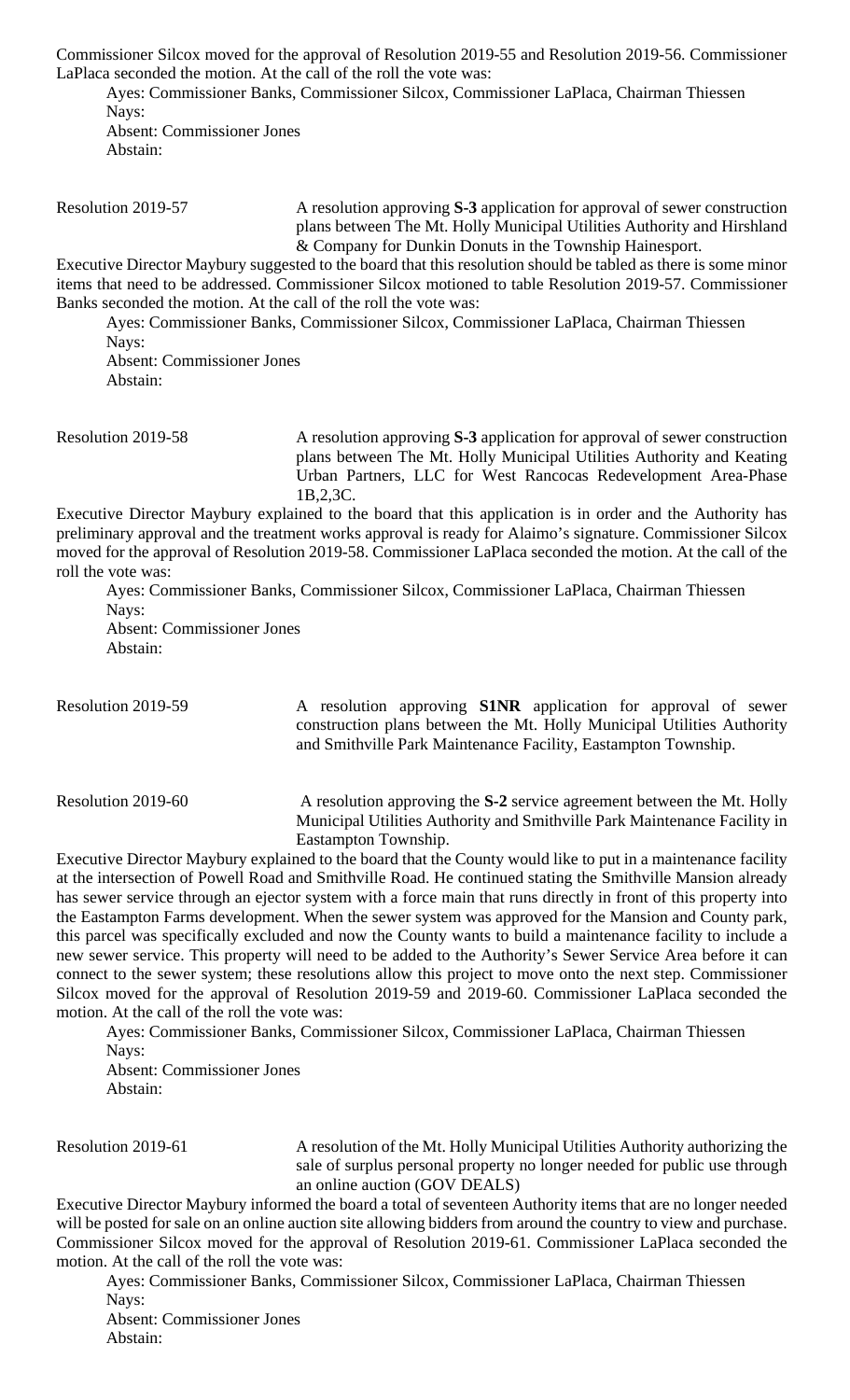Resolution 2019-62 A resolution approving salary adjustment for Michael Dehoff, Financial Administrator and Chief Financial Officer.

Executive Director mentioned to the board that a preliminary discussion took place previously about this topic in Executive Session previously. The Commissioners agreed to add an additional salary of ten thousand dollars per year to Mr. Dehoff' s salary for the completion of his CMFO. The total increase will be \$11,115.20 per year and includes his annual longevity payment and this one time increase of \$1,115.20 terminates any future longevity payments. Mr. Dehoff thanked the Commissioners. Commissioner Silcox moved for the approval of Resolution 2019-62. Commissioner LaPlaca seconded the motion. At the call of the roll the vote was:

Ayes: Commissioner Banks, Commissioner Silcox, Commissioner LaPlaca, Chairman Thiessen Navs: Absent: Commissioner Jones Abstain:

#### **Consent Agenda**:

"All items listed with an asterisk (\*) are considered routine by the Authority and will be enacted by one motion. Should a Commissioner wish to discuss a consent agenda item separately, that item can be removed from the consent agenda and considered in its normal sequence."

| *Resolution 2019-51 | A resolution approving the operating expenses for the month of April  |
|---------------------|-----------------------------------------------------------------------|
|                     | 2019.                                                                 |
| *Resolution 2019-52 | A resolution approving the sewer refunds for the month of April 2019. |
| *Resolution 2019-53 | A resolution approving the expenditures for the month of April 2019   |
|                     | from the escrow fund.                                                 |
| *Resolution 2019-54 | A resolution approving the expenditures for the month of April 2019   |
|                     | from the improvement replacement fund.                                |

Commissioner Silcox moved for the approval of Resolutions 2019-51 through 2019-54. Commissioner LaPlaca seconded the motion. At the call of the roll the vote was:

Ayes: Commissioner Banks, Commissioner Silcox, Commissioner LaPlaca, Chairman Thiessen Nays:

Absent: Commissioner Jones Abstain:

#### **Communications** None

**To be presented by the public** None

**Report of the Executive Director** The Report of the Executive Director was received. Executive Director Maybury stated the Authority's current Superintendent, Joel Hervey, employed at the Authority for more than 35 years has submitted his resignation effective June 01, 2019. Congratulations to Joel for a long and successful career at the Authority and we wish him well on his new life ventures!

**Report of the Engineer** The Report of the Engineer was received.

**Report of the Operations Superintendent** The Report of the Operations Superintendent was received.

**Report of the Safety Director and Special Projects** The Report of the Safety Director & Special Projects was received. Mr. Stagliano informed the board that Saturday May 11, 2019 at 6:00 A.M. Authority staff and a contractor will be closing part of Rancocas Road Between King Street and High Street to remove debris lodged in the sewer main. It is possible there will be a need to excavate this blockage if retrieval methods are not successful.

**Report of the Solicitor** Nothing to add.

**Report of the Finance Administrator/Treasurer** The Report of the Finance Administrator was received. Mr. Dehoff informed the board that we are still waiting for the completion of the audit report and hopes to have it by next meeting.

#### **Other new business** None

**Matters to be presented by the Commissioners** None